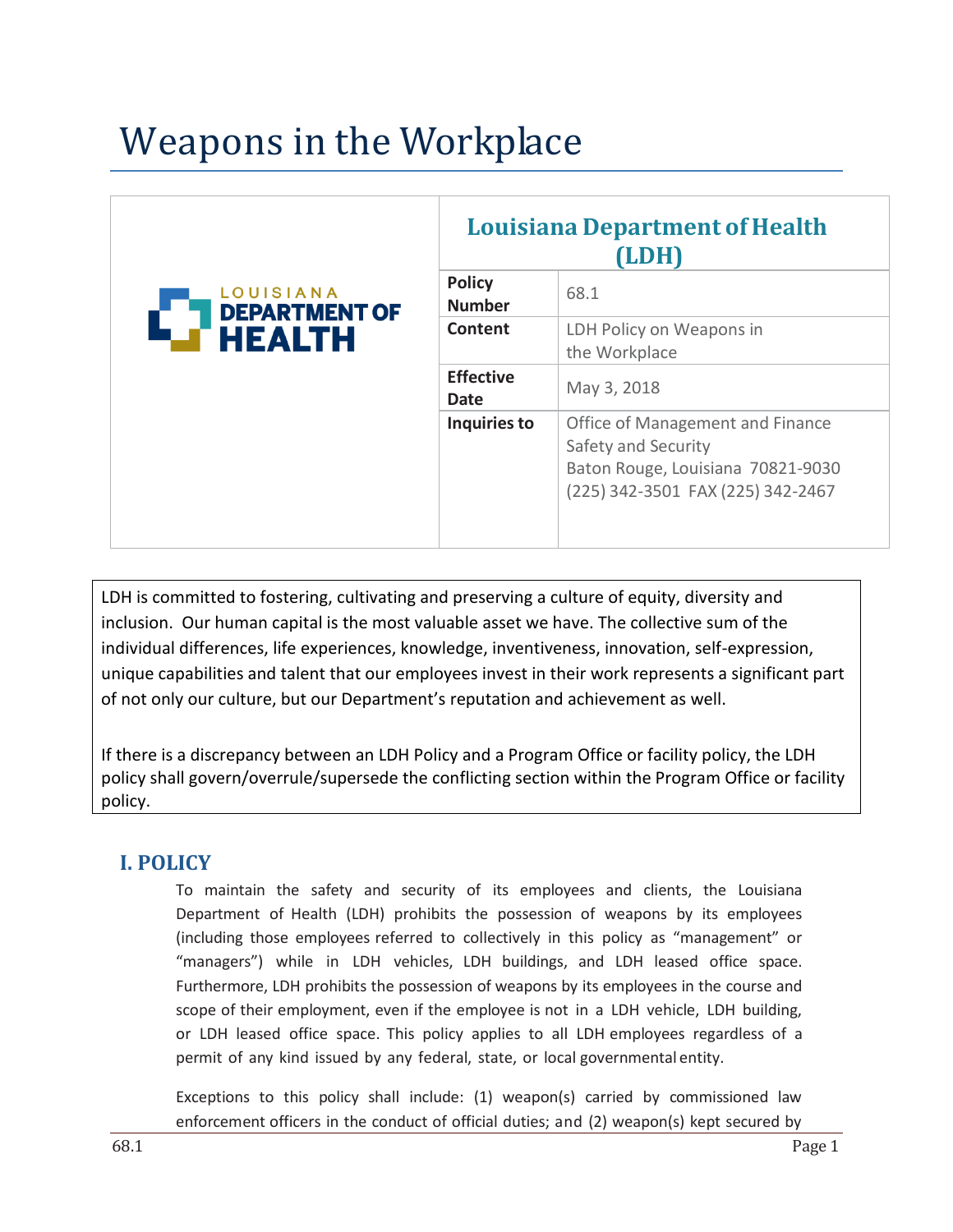employees in their personal vehicles, including personal vehicles parked on state property.

A weapon may be kept by an employee in his/her personal vehicle on state property while the employee is at work as long as it is kept in a locked vehicle, out of sight of passerby, and not removed from his/her personal vehicle while at work or during working hours.

In the event the appointing authority is made aware of a violation of this policy, the appointing authority is not required to call law enforcement if the appointing authority deems the employee does not present a danger. In this case, the appointing authority can tell the employee that he/she is violating the policy and direct the employee to take whatever action necessary to be in compliance.

The appointing authority of a specific office or facility may establish additional policy restrictions regarding weapon(s) on the campuses of hospitals, institutions and developmental centers, where safety dictates.

"Appointing Authority" means an officer or employee authorized by statute or by lawfully delegated authority to make appointments to positions in the State Service.

# **II. PURPOSE**

The purpose of this policy is to state the policy if the Louisiana Department of Health regarding the possession of weapon(s) by employees within its facilities and by its employees during the course and scope of their employment.

# **III. APPLICABILITY**

This policy shall be applicable to all facilities and all employees of the LDH (including those employees referred to collectively in this policy as "management" or "managers").

# **IV. DEFINITIONS**

Weapon(s) include but are not limited to daggers, cleavers, swords, switch-blades, any knife with a blade six inches or larger, bow and arrow, handguns, pistols, revolvers, rifles, shotguns, automatic firearms, semi‐automatic firearms, air rifles, air pistols, and including any mechanical device of any type from which any type of projectile can be discharged by an explosion or by expulsion of compressed air.

a. **Unauthorized weapon(s):** Any weapon in the possession of a LDH employee who is inside a LDH building, office space leased to LDH or a LDH vehicle, or in the possession of a LDH employee while in the course and scope of his/her employment. Unauthorized weapon(s) shall not include: (1) weapon(s) carried by authorized law enforcement officers in the conduct of official duties, (2) weapon(s) kept by employees in their personal vehicles, including personal vehicles parked on state property, and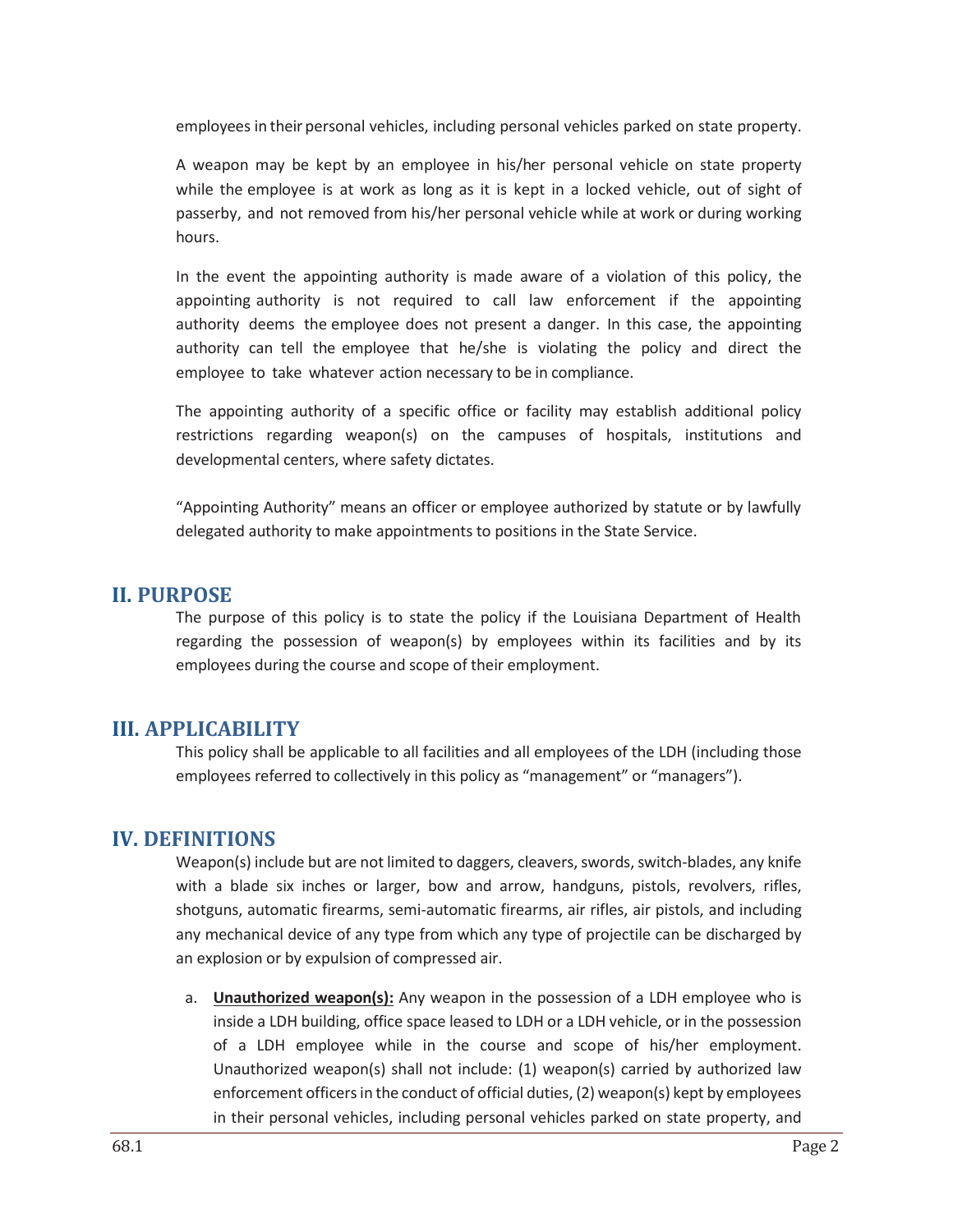(3) weapon(s) kept by employees in their homes while working at home. Weapon(s) kept by employees in their personal vehicle during working hours while on state business must be kept in a locked vehicle and must be kept out of sight of passersby. Employees shall not remove weapon(s) from their personal vehicles during work hours or while on state business.

- b. **Emergency:** Any situation in which it is reasonably believed, under any circumstance, that any person in possession of a weapon poses a threat to the safety of any other person. Emergencies include, but are not necessarily limited to, situations where a person uses a weapon, in any manner, to harm another person or threatens, verbally or otherwise, to do so. Use includes the display of a weapon.
- c. **Management:** Any supervisor, manager, director, Secretary, Deputy Secretary, Undersecretary, Assistant Secretary, Deputy Assistant Secretary, or other person in the chain of command shall hereinafter be referred to collectively as "manager" or "management".
- d. **Reasonable suspicion:** is a belief based on reliable, objective, and articulable facts that would cause a prudent person to suspect the presence of an unauthorized weapon.
- e. **LDH Vehicle:** Any state owned vehicle, rented vehicle, or personal vehicle used to conduct official state business.

# **V. EMERGENCIES**

When any employee reasonably believes that an emergency exists as defined in this policy, that employee must immediately contact law enforcement by dialing 911. (remember to dial 9 first to call an outside line if calling from a state office phone) to report the emergency to law enforcement, in addition to whatever other notification is done subsequent to the 911 call.

An employee may warn others of the emergency when he or she reasonably believes, under all the circumstances, that such a warning will aid others in avoiding immediate danger.

# **VI. NON‐EMERGENCIES**

The following procedures apply to situations, other than emergencies, in which an employee possesses an unauthorized weapon.

#### A. **Notification**

When any employee has knowledge that an unauthorized weapon is inside a LDH building, office space leased to LDH or a LDH vehicle, or is in the possession of a LDH employee while in the course and scope of his/her employment, then the employee who has such knowledge shall immediately notify his/her immediate supervisor, or someone in management, of the presence of the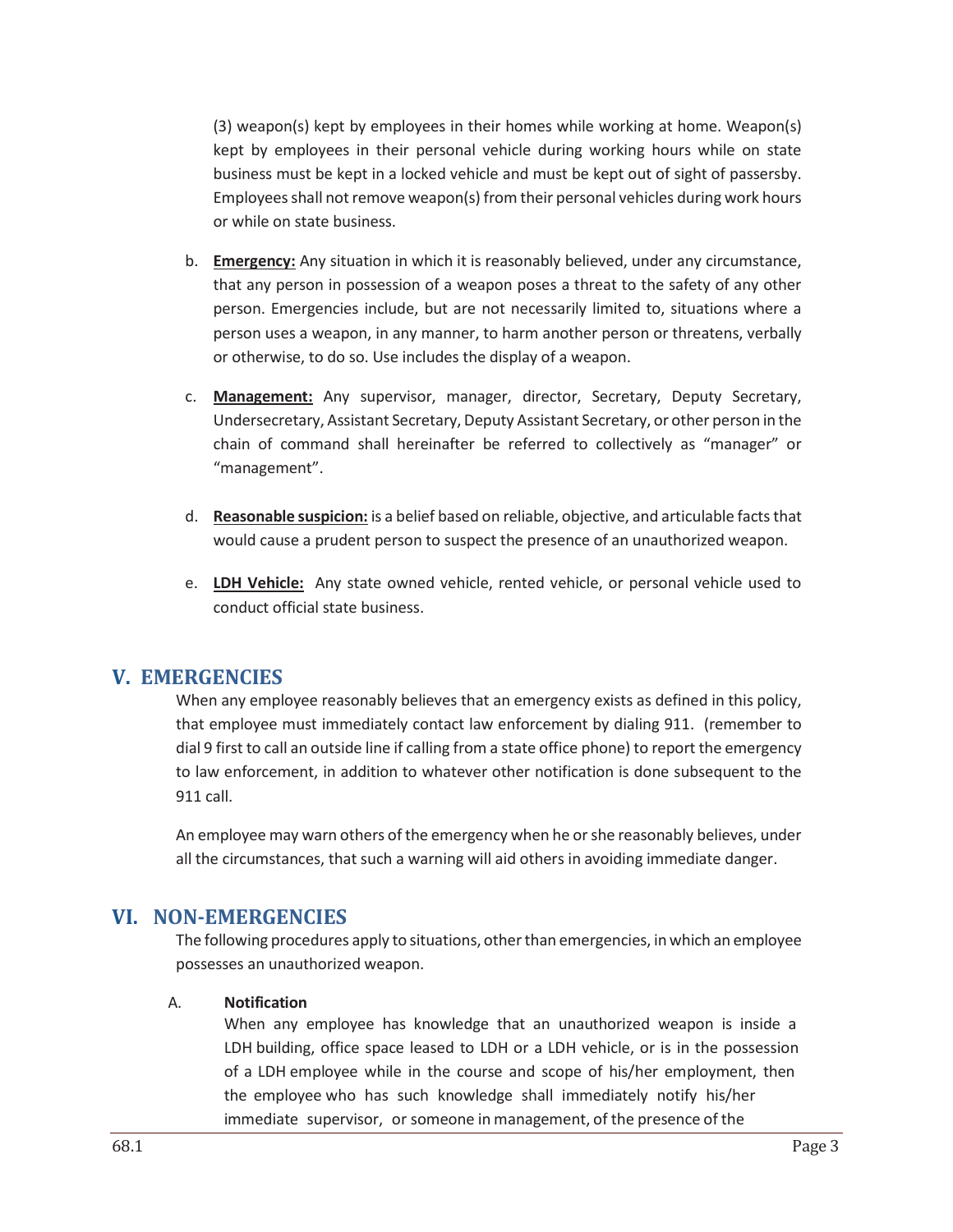unauthorized weapon.

Any employee notifying management of a violation of this policy should include:

- 1. The name of the person violating the policy, if known, and a description of such person if necessary for identification.
- 2. The time when the violation occurred and the location where the violation occurred.
- 3. Any other information that might be pertinent to the matter.

Under no circumstances should any unauthorized agency employee:

- 1. Confront the employee suspected of possessing an unauthorized weapon.
- 2. Attempt to confiscate the unauthorized weapon.
- 3. Attempt to carry out an investigation on his or her own.

#### **B. Investigation**

Investigation by a manager should include interviews of witnesses and the gathering of other evidence and documentation of the violation of this policy.

Once a manager has determined that a report(s) of the presence of an unauthorized weapon is more than likely credible, he or she must immediately notify the appointing authority of the employee suspected of possessing an unauthorized weapon, as well as his or her own supervisor.

A manager may ONLY, with the express consent of the appointing authority, question the employee about possession of an unauthorized weapon. This should ONLY be done if the employee's appointing authority reasonably believes, under all circumstances, that it can be done without creating a risk of harm to any person.

If the employees' appointing authority believes, under all circumstances, that questioning the employee might create a risk of harm to any person or that the employee may present a risk of harm for any reason, then law enforcement must be notified and asked for assistance in handling the situation.

#### C. **Law enforcement should be informed:**

- 1. of the name of the employee who is believed to possess an unauthorized weapon, if known, and a description of the employee if necessary for identification
- 2. that the building has been clearly posted with a "no‐weapons" notice, if the employee who possesses the unauthorized weapon is inside a LDH building or LDH leased office space that has been posted with a "no‐weapons" notice;
- 3. that LDH has a written policy prohibiting employees from possessing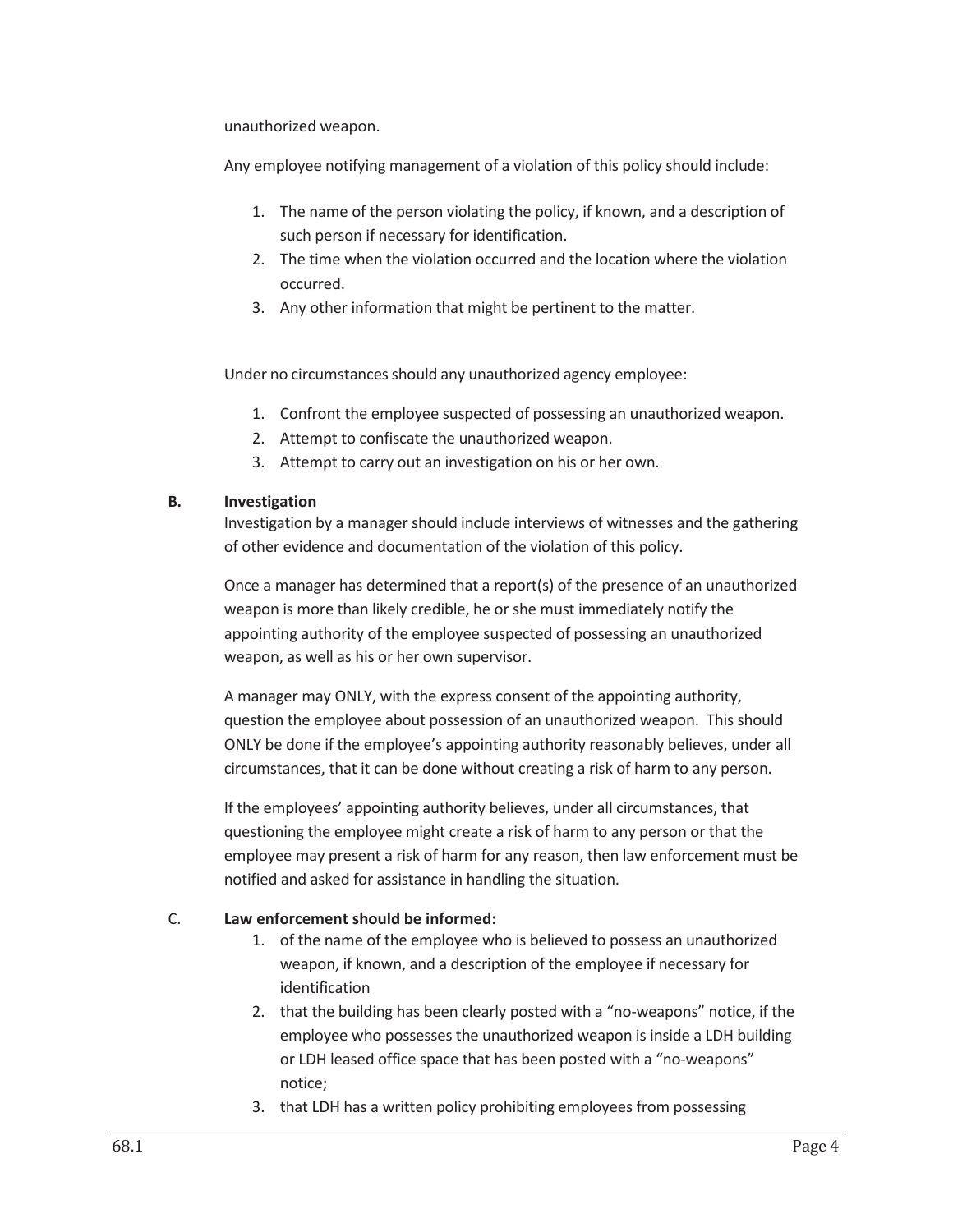weapons in LDH buildings, LDH leased office space, LDH vehicles or while in the course and scope of their employment;

- 4. of all the information indicating that the employee possesses an unauthorized weapon;
- 5. of the facts and circumstances that suggest that the employee might pose a risk of harm, and
- 6. that the employee is inside a LDH building or LDH leased office space under circumstances where his or her presence is not allowed ("remaining after forbidden") in violation of La. R.S. 14:63.3, if a LDH building or LDH leased office space that has been posted with a "no‐weapons" notice.

If law enforcement is unavailable for any reason and it is reasonably believed that questioning the employee may create a risk of harm to any person or that the employee may present a risk of harm for any reason, the employee in possession of the unauthorized weapon shall NOT be confronted or questioned in any way. Management shall take appropriate steps to safeguard co-workers up to and including evacuation of the workplace.

The investigation should proceed through interviews of witnesses and the gathering of other evidence and documentation of the violation of this policy.

#### **D. Searches of an employee's person and work area**

Searches for the presence of an unauthorized weapons on an employee's person, purse, handbag, brief case, or other similar items in which a weapon could be hidden shall be conducted ONLY by law enforcement. Management shall not conduct this type of search. Searches of an employee's work area may be conducted by LDH Management and/or law enforcement when law enforcement has responded to a request for assistance.

If the assistance of law enforcement is not required under this policy, a manager may, after requesting and receiving the express consent of the appointing authority, conduct a search of the employee's work area for the presence of an unauthorized weapon.

Searches of an employee's work area should be conducted only when:

- 1. there is a reasonable suspicion that the employee has violated this policy; and
- 2. when it is reasonably believed that the search can be conducted without creating a risk of harm to any person.

Reasonable suspicion is a belief based on reliable, objective, and articulable facts that would cause a prudent person to suspect the presence of an unauthorized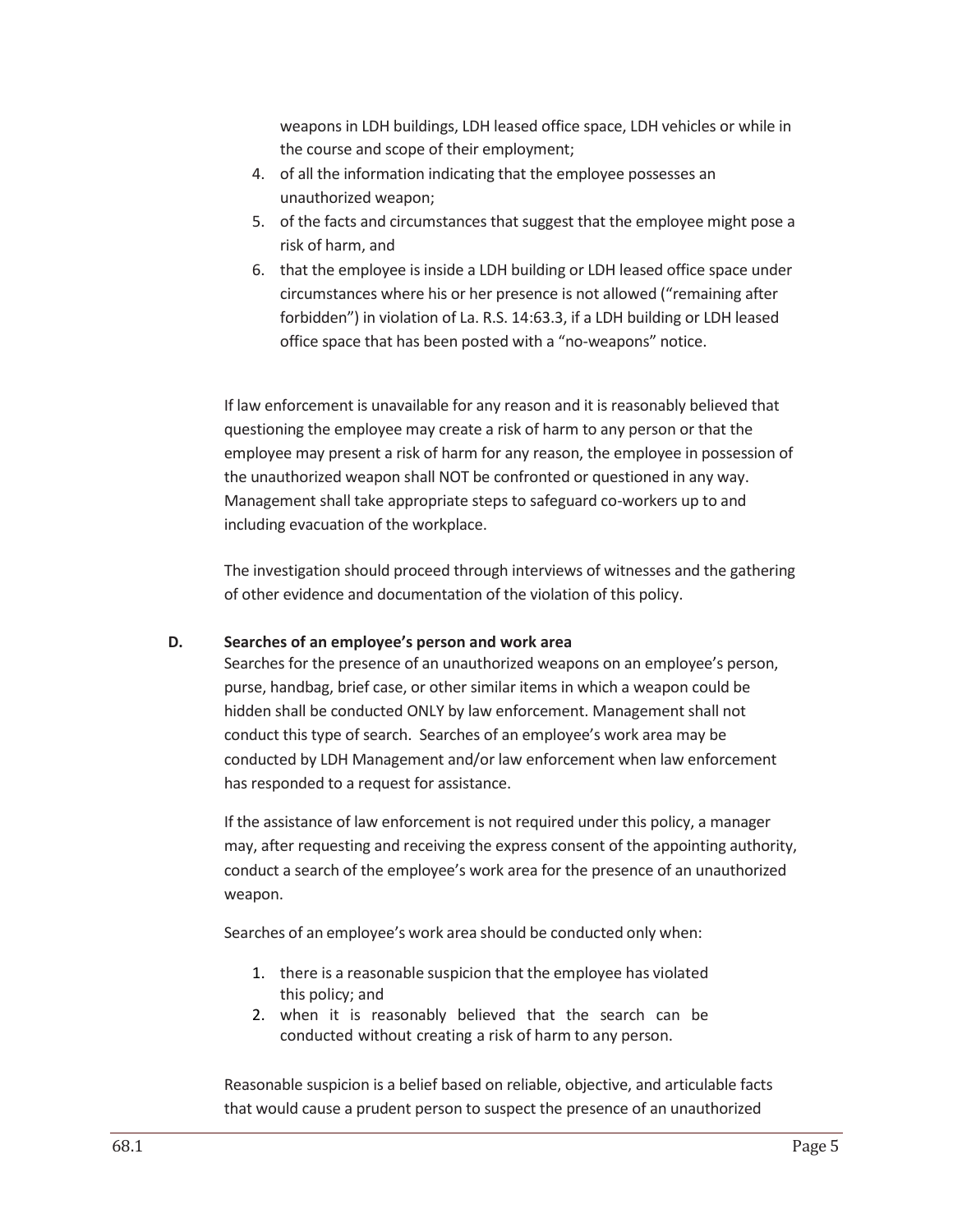#### weapon.

An employee's work area includes, but is not necessarily limited to, his/her office, cubicle, desk, credenza, bookcase, computer table, filing cabinet, and all other similar furnishings and appurtenances. An employee's work area also includes the exterior, interior, trunk, glove compartment, or other storage area in or on a LDH vehicle. The fact that an employee may choose to store personal items in his or her work area operates as consent to management to conduct a search of the work area.

NOTE: UNDER NO CIRCUMSTANCES SHOULD ANY MANAGER ATTEMPT TO CONFISCATE ANY WEAPON DISCOVERED DURING AN INVESTIGATION. INSTEAD, MANAGEMENT SHALL FOLLOW THE POST‐INVESTIGATION PROCEDURE SET FORTH IN THIS POLICY.

#### E. **Post‐InvestigationProcedure**

Once it has been determined that more likely than not, the employee possesses an unauthorized weapon, the employee shall be granted leave (annual or compensatory) or leave without pay and directed by a manager to remove the unauthorized weapon from the LDH building, LDH leased office space, LDH vehicle, or from his or her person before returning to work. This should ONLY be done with the express consent of the appointing authority when the appointing authority reasonably believes, under all the circumstances that it can be done without creating a risk of harm to any person.

If the appointing authority believes, under all the circumstances, that instructing the employee to remove the unauthorized weapon will create a risk of harm to any person or that the employee presents a risk of harm for any reason, law enforcement must be called for assistance in handling the situation.

If the employee, after being directed to remove the unauthorized weapon, becomes uncooperative, belligerent, or otherwise refuses to comply with the instruction, law enforcement must be called for assistance in handling the situation. Management shall not attempt to deal with a belligerent or uncooperative, armed employee without the assistance of law enforcement. Management shall take appropriate steps to safeguard co-workers up to and including evacuation of the workplace.

# **VII. RESPONSIBILITY**

The Undersecretary and Deputy Secretary or other persons in the chain of command are responsible for responding to reports of violations of this policy in accordance with the procedures set forth in Section V of this policy. Additionally they are also responsible for holding accountable all directors, managers, supervisors and other employees under their supervision for adhering to all aspects of this policy.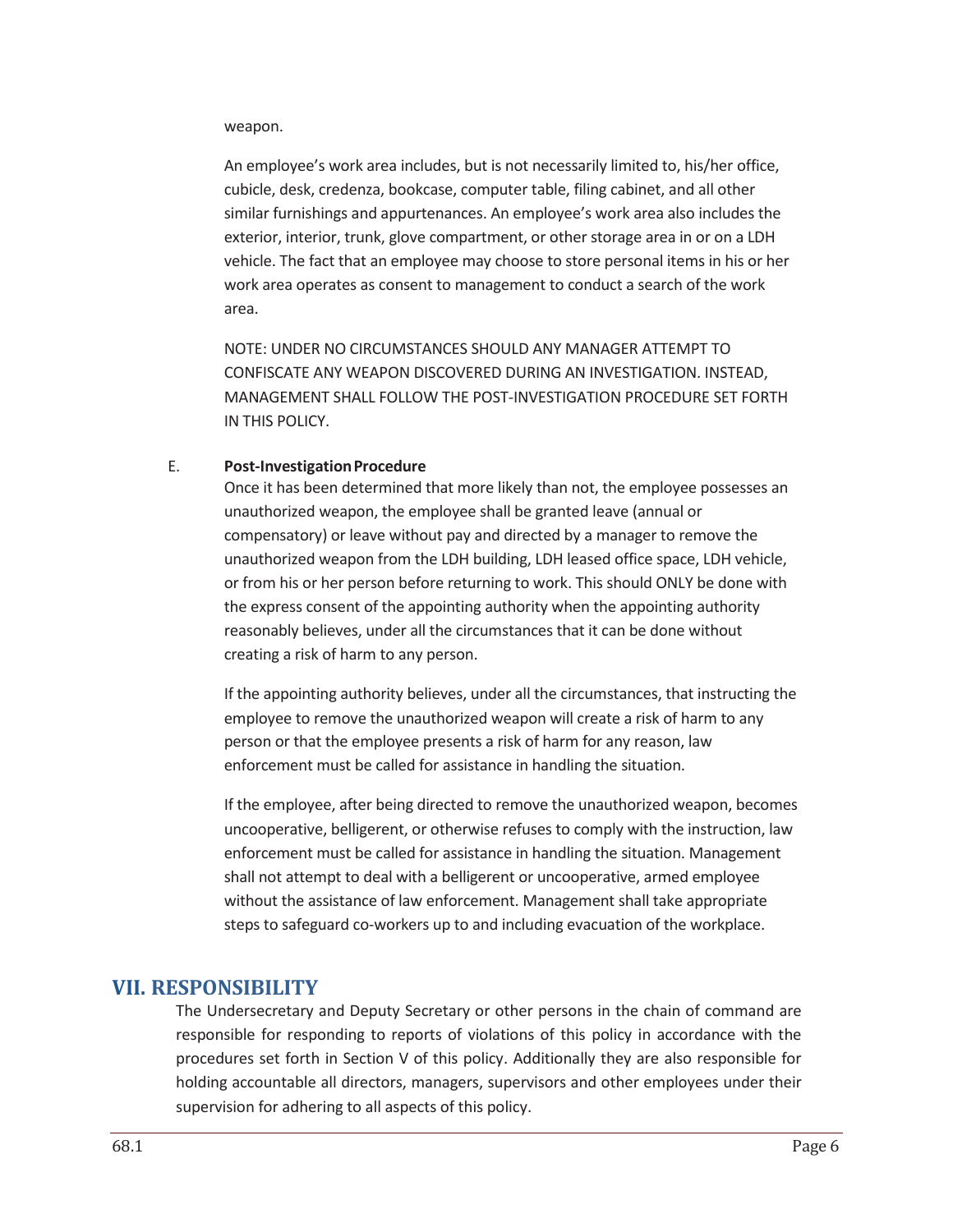Directors, managers, supervisors, and all other managerial personnel are responsible for assuring that all employees under their supervision, current and new are:

- 1. made aware ofthis policy and its contents as well as any revisions as they are issued,
- 2. informed that he/she must abide by the terms of this policy, and
- 3. informed of the consequences of any violation of this policy.